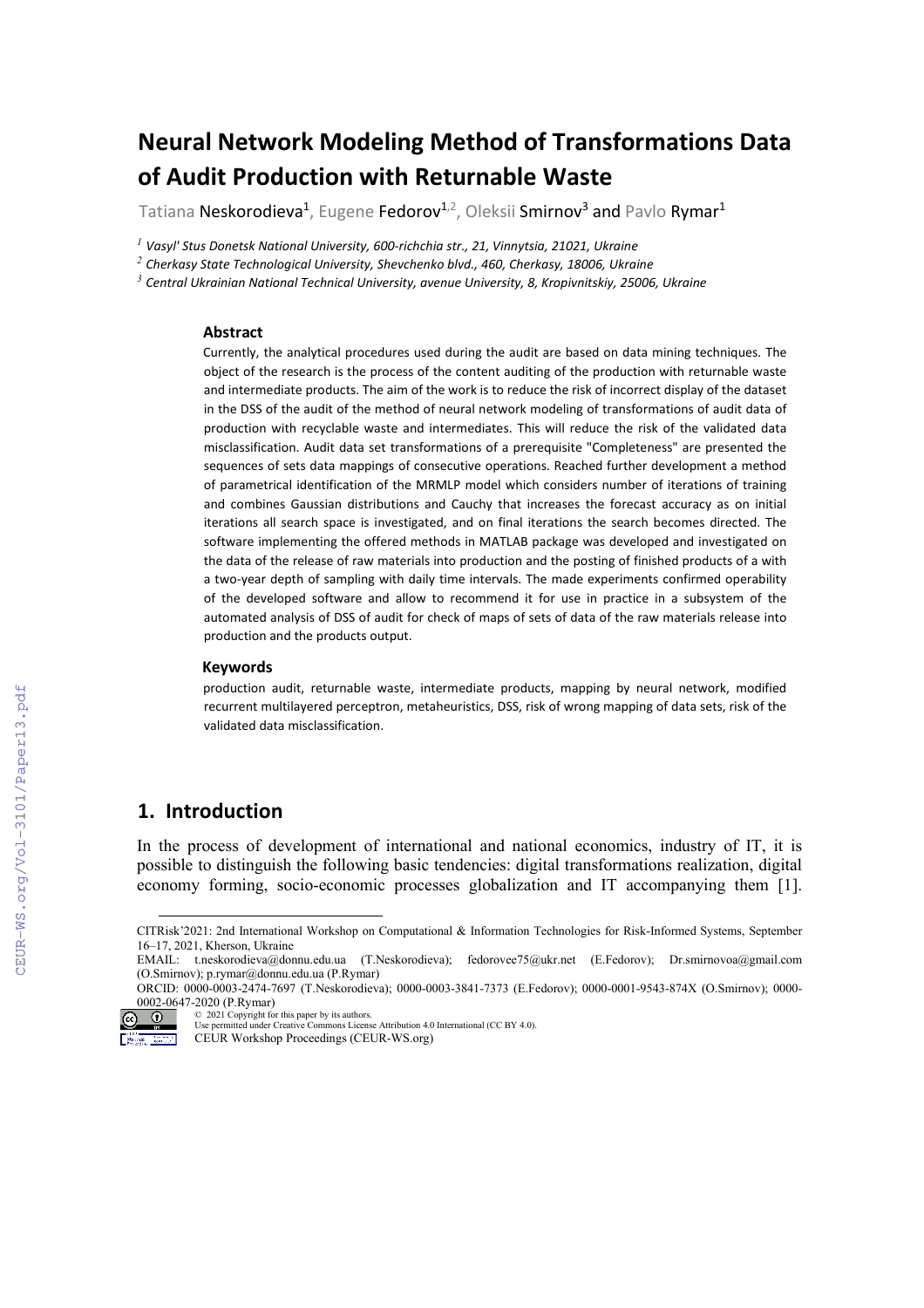These processes result in the origin of global, multilevel hierarchical structures of heterogeneous, multivariable, multifunction connections, interactions and cooperation of manage objects (objects of audit). Large volumes of information about them have been accumulated in the information systems of account, management and audit.

Consequently, nowadays the scientific and technical issue of the modern information technologies in financial and economic sphere of Ukraine is forming of the methodology of planning and creation of the decision support systems (DSS) at the audit of enterprises in the conditions of application of IT and with the use of information technologies on the basis of the automated analysis of the large volumes of data about financial and economic activity and states of enterprises with the multi-level hierarchical structure of heterogeneous, multivariable, multifunction connections, intercommunications and cooperation of objects of audit with the purpose of expansion of functional possibilities, increase of efficiency and universality of IT audit [2, 3].

Currently, analytical procedures used during the audit are based on data mining techniques [4-6]. Automated DSS audit means the automatic forming of recommendable decisions, based on the results of the data automated analysis, that improves quality process of audit and reducing the risk of incorrect display of datasets [7, 8]. Unlike the traditional approach, computer technologies of analysis of data in the audit system accelerate and promote the process accuracy of audit, that extremely critical in the conditions of plenty of associate tasks on lower and middle levels and amounts of indexes and supervisions in every task [9].

When developing a decision-making system in audit based on data mining technologies, three methods have been created: classifying variables, forming analysis sets, mapping analysis sets.

The peculiarity of the methodology for classifying indicators is that qualitatively different (by semantic content) variables are classified: numerological, linguistic, quantitative, logical. The essence of the second technique is determined by the qualitative meaning of the indicators. In accordance with this, sets are formed with the corresponding semantic content: document numbers, name of indicators, quantitative estimates of the values of indicators, logical indicators.

The third technique is subordinated to the mappings of formed sets of the same type on each other to determine equivalence in the following senses: numerological, linguistic, quantitative, logical.

For modeling of data transformations of audit of production neural networks.

The following are most often used as neural networks for mapping audit indicators:

– Elman's (ENN) neural network or a simple recurrent network (SRN) [10, 11] which is a recurrent two-layer network and is constructed based on MLP. The advantage of this network is simpler architecture and higher speed of training, than in gated, reservoir and bidirectional networks. A disadvantage is the insufficient accuracy of the forecast in comparison with gated, reservoir and bidirectional networks;

– the bidirectional recurrent neural network (BRNN) [12, 13] which is a recurrent two-layer network and is constructed based on two neural networks of Elman. The advantage of this network is higher forecast accuracy, than in a normal neural network of Elman. A disadvantage is higher complexity of determination of architecture, lower speed of training, than in a normal neural network of Elman;

– long short-term memory (LSTM) [14, 15] which is a recurrent network and is constructed based on memory units (contain one or more cells), and input, output, a forget of gates (FIRs filters). The advantage of this network is higher forecast accuracy, than in a normal neural network of Elman. A disadvantage is higher complexity of architecture determination, lower training speed, than in a normal neural network of Elman;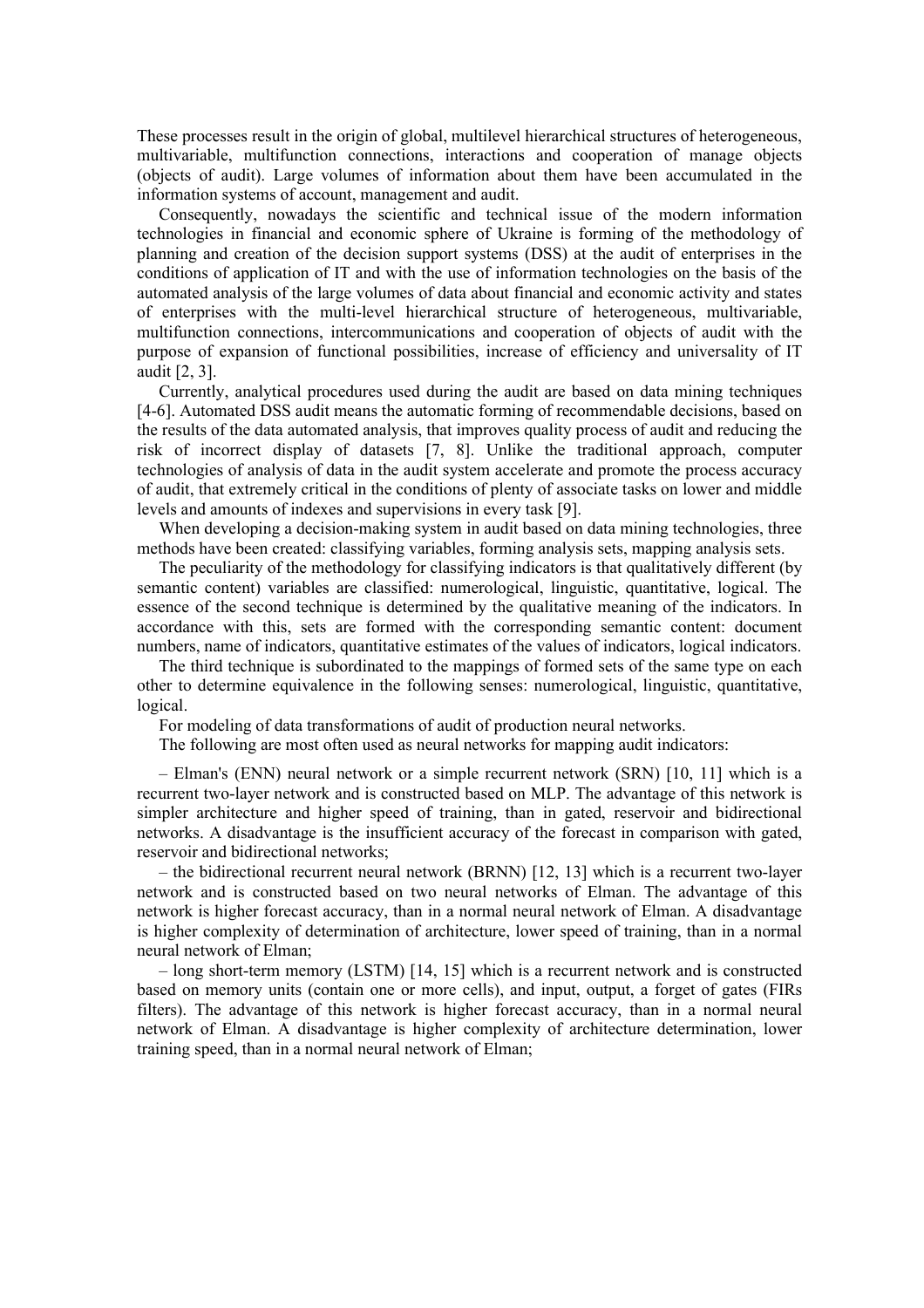– the bidirectional long short-term memory (BLSTM) [16, 17] which is a recurrent network and is constructed based on two neural networks of LSTM. The advantage of this network is higher forecast accuracy, than in normal LSTM. A disadvantage is higher complexity of architecture determination, lower speed of training, than in normal LSTM;

– the gated recurrent unit (GRU) [18, 19] which is a recurrent two-layer network and is constructed based on the hidden unit's gates of reset and update (FIRs filters). The advantage of this network is higher accuracy of the forecast, than in a normal neural network of Elman. A disadvantage is higher complexity of architecture determination, lower training speed, than in a normal neural network of Elman;

– the echo state network (ESN) [20] which is a recurrent two-layer network is constructed based on the reservoir (represents a layer of the interconnected not full-connected neurons). The advantage of this network is higher forecast accuracy, than in a normal neural network of Elman. A disadvantage is higher complexity of architecture determination, lower training speed, than in a normal neural network of Elman;

– the liquid state machine (LSM) [21] which is a recurrent two-layer network is constructed based on the reservoir (represents a layer of the interconnected not full-connected spike neurons) and MLP. The advantage of this network is higher forecast accuracy, than in a normal neural network of Elman. A disadvantage is higher complexity of architecture determination, lower training speed, than in a normal neural network of Elman.

Thus, any of networks does not meet all criteria.

For acceleration of training and increase an accuracy of data transformations model of production audit now are used metaheuristics (or modern heuristics) [22]. The metaheuristics expands opportunities heuristic, combining heuristic methods based on high-level strategy [23].

Existing metaheuristics possess one or more of the following disadvantages:

– there is only description abstraction of a method or the method description is focused on the solution only of a certain task [24];

- influence of iteration number on solution search process the is not considered [25];
- the convergence of a method is not guaranteed [26];
- there is no opportunity to use not binary potential solutions [27];
- the procedure of parameters values determination is not automated [28];
- there is no opportunity to solve problems of conditional optimization [29];
- insufficient accuracy of a method [30].

In this regard there is a creation problem of effective metaheuristic methods of optimization.

In this regard, it is the actual to create a neural network that considers the functional structure of production with returnable and non-returnable waste and intermediate products and learns based on effective metaheuristics.

The aim of the work is to reduce the risk of incorrect display of the dataset in the audit DSS by the method of neural network modeling of audit data transformations of production with recyclable waste and intermediates.

For the objective achievement it is necessary to solve the following tasks:

– offer structural model of audit data transformations of production;

– offer neural network model of audit data transformations of production based on a recurrent multilayered perceptron;

– select criterion for evaluation of neural network model efficiency of production audit data transformation;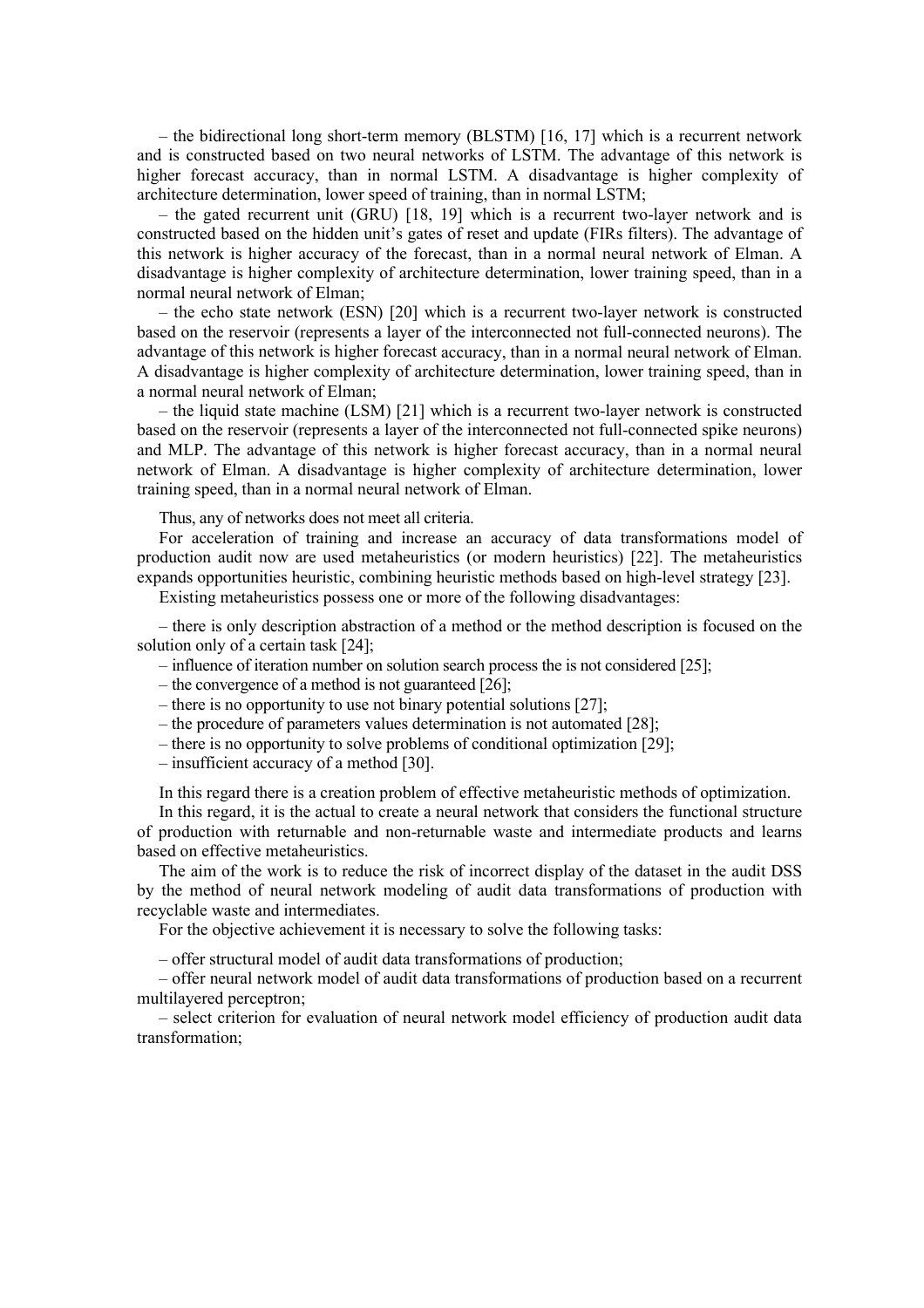– offer a method of parametrical identification of neural network model of production audit data transformation based on the return distribution in time;

– offer a method of parametrical identification of neural network model of audit data transformation of production based on cross entropy and stochastic search of an extremum with training at vectors of normal distribution;

– execute numerical research.

The problem formulation. Let for model of data transformations of production audit the training set be set  $S = \{(\mathbf{x}_{\mu}, \tilde{\mathbf{d}}_{\mu}, \hat{\mathbf{d}}_{\mu}^{(1)}, ..., \hat{\mathbf{d}}_{\mu}^{(H)})\}$ ,  $\mu \in \overline{1, P}$ , where  $x_{\mu}$  is the  $\mu$ -th training input vector,  $\tilde{d}_{\mu}$  is the  $\mu$  -th training output vector of finished goods,  $\tilde{d}_{\mu}^{(k)}$  is the  $\mu$ -th training output vector of unreturnable waste which are received after each *k* -th of a layer of production of semi-products.

Then a problem of increase an accuracy of production audit data transformations on model of the modified recurrent multilayered perceptron (MRLMP)  $g(x, w)$ , where x is an input signal, *w* is the parameters vector, is represented as the problem of finding such a model parameter vector  $w^*$  that satisfies the criterion

$$
F = \frac{1}{P} \sum_{\mu=1}^{P} (g(x_{\mu}, w^*) - (\tilde{d}_{\mu}, \tilde{d}_{\mu}^{(1)}, ..., \tilde{d}_{\mu}^{(H)}))^2 \to \min.
$$
 (1)

### **2. Materials and methods**

## **2.1. Formalization of audit subject area data subelements transformations of the prerequisite "Completeness"**

Audit data set transformations of a prerequisite "Completeness" will be presented the sequences of sets data mappings of consecutive operations

$$
Z_{i_1} \to Z_{i_2} \to Z_{i_m} \to \dots \to Z_{i_M}, \quad i_1 < \dots < i_m < \dots < i_M, \quad (i_1, \dots, i_m, \dots, i_M) \in A(\tilde{I}), \quad \tilde{I} = \overline{1, I}, \quad (2)
$$

where *Z* is reporting data set,

 $(i_1,...i_m,...i_M)$  is combination of consecutive operation types of a set  $\tilde{I} = \overline{1, I}$ ,

 $A(\tilde{I})$  is set of possible combinations on a set  $\tilde{I} = \overline{I, I}$ .

Therefore "Completeness" prerequisite audit we will present as the transformations checking of subelements of data domain in the form of the sequences of mapping of splitting's data elements of the sequences

$$
\Re(Z_{i_1}) \to \Re(Z_{i_2}) \to \Re(Z_{i_m}) \to \dots \to \Re(Z_{i_M}), \quad i_1 < \dots < i_m < \dots < i_M, \quad (i_1 \dots i_m, \dots i_M) \in A(\tilde{I}),
$$
\n
$$
\tilde{I} = \overline{1, I}, (3)
$$

where  $\Re(Z)$  is splitting set Z.

Possible combinations set of consecutive operation types  $(i_1, \ldots, i_m, \ldots, i_M)$  defined in (3) includes check in direct and in the opposite direction.

The model of the subelements transformation of the "Completeness" prerequisite audit subject domain will be formed on the example of the direct material costs audit. Models of their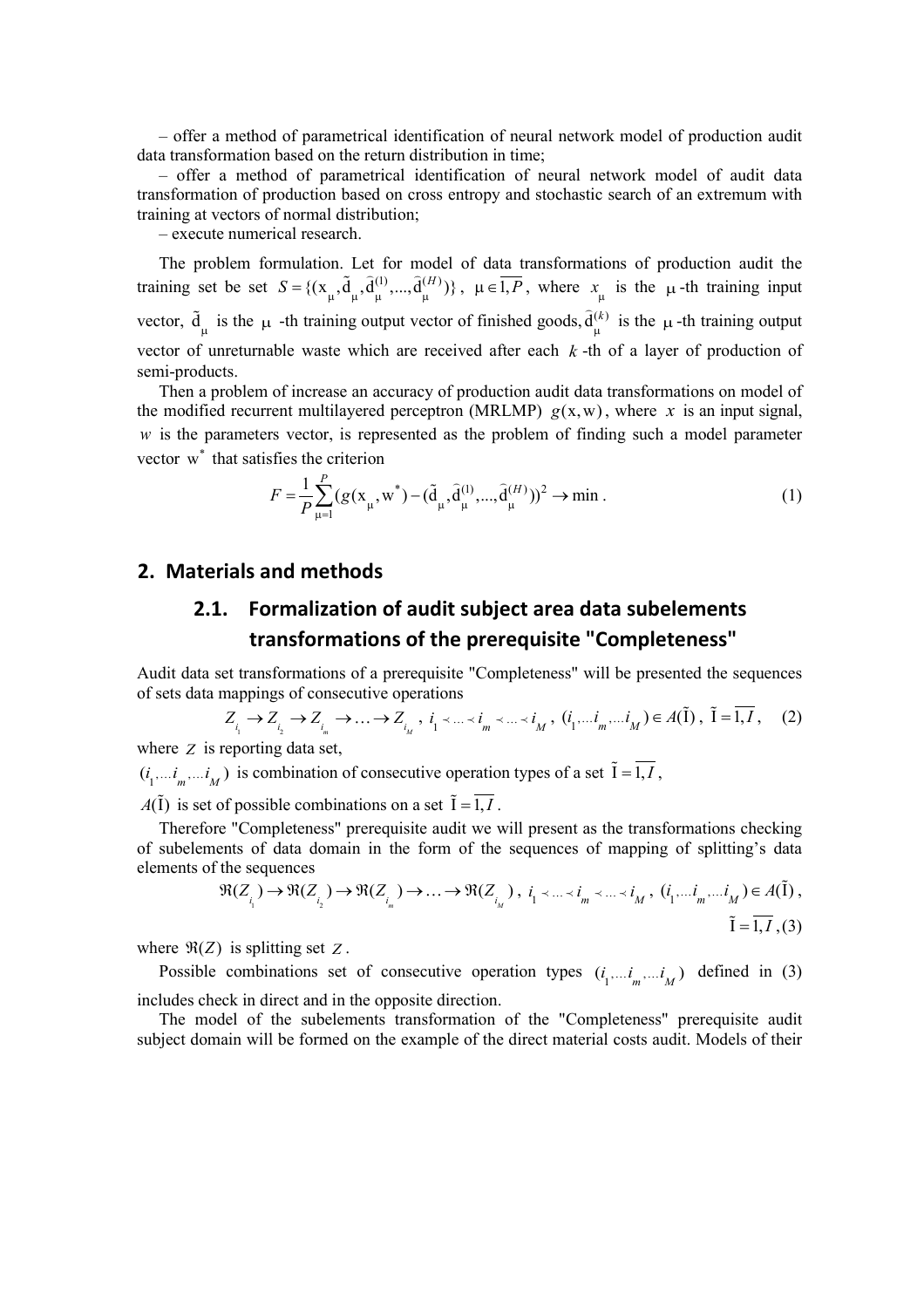conversions can be presented in the form of graphs in which everyone corresponds to a subelement, and an edge – to map which describes interrelation between the corresponding subelements.

For this purpose, we use formalization of a set of direct material costs in the form of the graph  $G^{(1)} = (Z^{(1)}, R^{(1)})$  (fig. 1) where vertex – accounts on which account of these current assets is kept and edges are operations as a result of which there is their conversion. Then model of subelements conversion of audit data domain of a prerequisite "Completeness" at direct full check  $((i_1,...i_1,...i_M) = (1, 2, 3, 4))$  represents maps of subsets of these raw materials receipt 1 1  $Z_{\mathfrak{R}}^{(r_1)}(i_1) \in \mathfrak{R}(Z_{i_1})$  release of raw materials in production  $Z_{\mathfrak{R}}^{(r_2)}(i_2) \in \mathfrak{R}(Z_{i_2})$  $Z_{\mathfrak{R}}^{(r_2)}(i_2) \in \mathfrak{R}(Z_{i_2})$ , then in subsets of production data  $Z_{\mathfrak{N}}^{\mathfrak{S}^3}(i_3) \in \mathfrak{R}(Z_{i_3})$  $Z_{\mathfrak{R}}^{(r_3)}(i_3) \in \mathfrak{R}(Z_{i_3})$  receipt of finished goods  $Z_{\mathfrak{R}}^{(r_4)}(i_4) \in \mathfrak{R}(Z_{i_4})$  $Z_{\mathfrak{R}}^{(r_4)}(i_4) \in \mathfrak{R}(Z_{i_4}),$  $T_m$ ,  $j = 1, J_m$ ,  $m = 1, M$ ,  $T \in \left\{ t_{j_m}, T_m, j = \overline{1, J_m}, m = \overline{1, M}, T \right\}.$ 

In that specific case, if splitting sets it was carried out on the basis of the logical conditions characterizing belonging to one of accounting item subspecies, then the model of subelements conversion of audit data domain of a prerequisite "Completeness" at direct full check is the set of the sequences of sets maps of these calculations operations for suppliers types in subsets of these operations on raw materials types, then in subsets of these operations on products types and finished goods types.



**Figure 1:** Model of conversions of audit data domain subelements of a prerequisite "Completeness"

#### **2.2. Choosing a neural network model for mapping audit sets**

The unit diagram of model of the modified recurrent multilayered perceptron (MRMLP) fullconnected recurrent layers of semi-products production (the neurons forming them are designated in continuous white color), not full-connected non-recurrent layers of unreturnable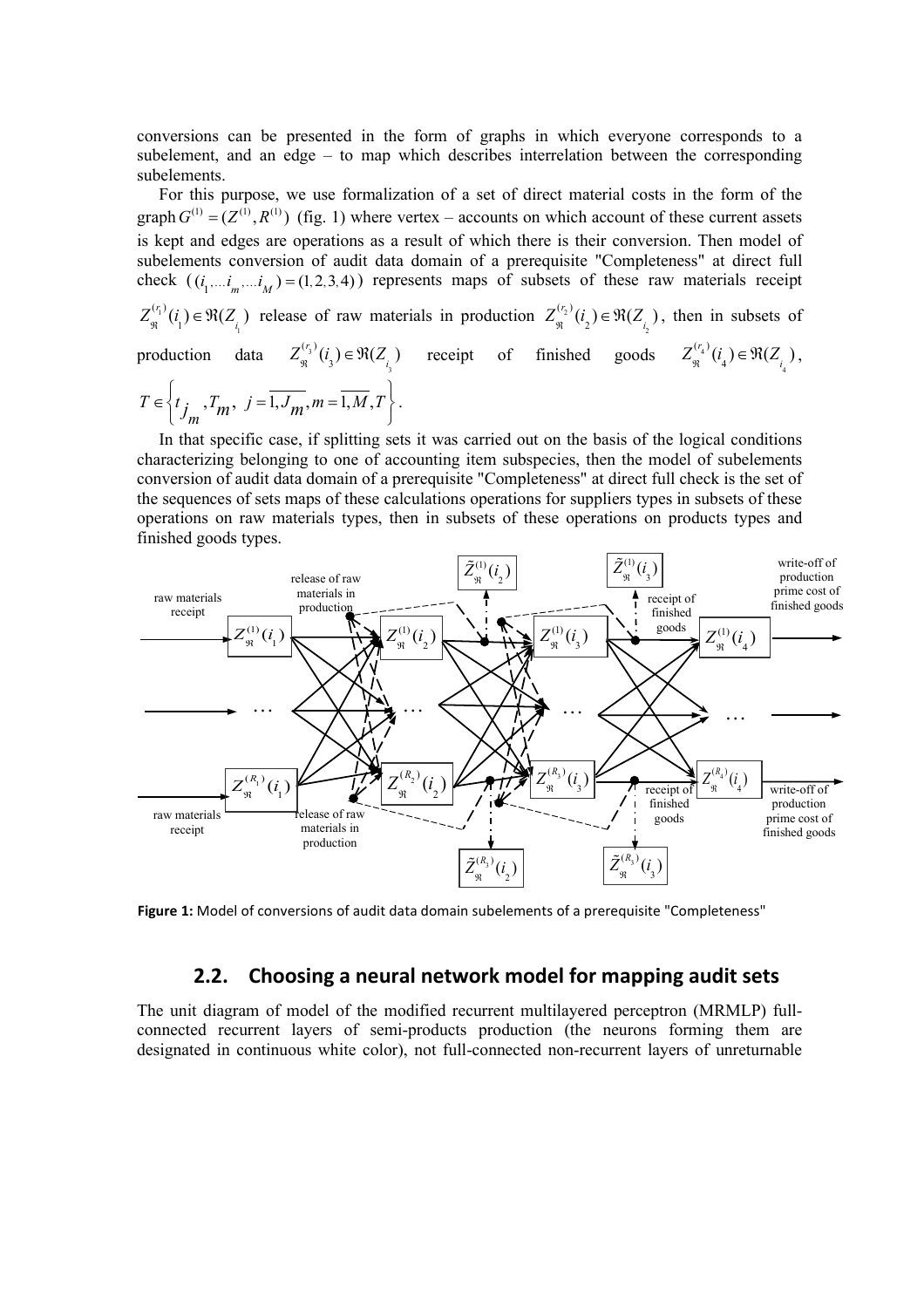waste (forming them neurons is presented on fig. 2 are designated in continuous black color) and not full-connected non-recurrent layer of finished goods (the neurons forming it are designated in continuous gray color).



**Figure 2:** The unit diagram of the modified recurrent multilayered perceptron model

The MRMLP model, the executing map of each input sample of raw materials  $X = (x_1, ..., x_{N^{(0)}})$ , output samples of finished goods  $\tilde{y} = (\tilde{y}_1, ..., \tilde{y}_{N^{(H)}})$  and unreturnable waste  $\hat{y}^{(1)} = (\hat{y}_1^{(1)}, ..., \hat{y}_{N^{(1)}}^{(1)})$ ,  $..., \ \hat{y}^{(H)} = (\hat{y}^{(H)}_1, ..., \hat{y}^{(H)}_{N^{(H)}}),$  it is presented in the form  $y_i^{(0)}(n) = x_i, i \in I, N^{(0)},$  $y_j^{(k)}(n) = f^{(k)}(s_j^{(k)}(n)), \ j \in I, N^{(k)}, \ k \in \overline{1,H},$  $(k)(n) = b^{(k)} + \sum_{k=1}^{N^{(k-1)}} w(k) p^{(k-1)}(k) + \sum_{k=1}^{N^{(k)}} \tilde{w}(k) p^{(k)}(k)$  $i=1$  $(n) = b^{(k)} + \sum_{i} w_{ii}^{(k)} y_i^{(k-1)}(n) + \sum_{i} \widetilde{w}_{ii}^{(k)} y_i^{(k)}(n-1)$  $f_k(k)(n) = h^{(k)} + \sum_{k=1}^{N^{(k-1)}} h^{(k)}(k) p^{(k-1)}(n) + \sum_{k=1}^{N^{(k)}} h^{(k)}(k) p^{(k)}(n)$ *j j ij i ij i i i*  $s_i^{(k)}(n) = b_i^{(k)} + \sum_{i,j} w_{ij}^{(k)} y_i^{(k-1)}(n) + \sum_{i,j} \breve{w}_{ij}^{(k)} y_i^{(k)}(n)$  $\sum_{k=1}^{-1} (k)_{k} (k-1)$  $= b_j^{(k)} + \sum_{i=1}^{N^{(k)}(k)} w_{ij}^{(k)} y_i^{(k-1)}(n) + \sum_{i=1}^{N^{(k)}(k)} \tilde{w}_{ij}^{(k)} y_i^{(k)}(n-1),$  $\tilde{y}_j(n) = \tilde{f}(\tilde{s}_j(n)), \ j \in 1, N^{(H)},$  $\tilde{S}_j(n) = \tilde{b}_0(n) + \tilde{w}_{jj} y_i^{(H)}(n)$ ,  $\widehat{y}_j^{(k)}(n) = \widehat{f}^{(k)}(\widehat{s}_j^{(k)}(n)), \ j \in \overline{1, N^{(k)}}, \ k \in \overline{1,H},$  $\widehat{S}_j^{(k)}(n) = \widehat{b}_0^{(k)}(n) + \widehat{w}_{jj}^{(k)} y_j^{(k)}(n)$ 

where  $N^{(k)}$  – neurons number in *k* -th layer of semi-products production and unreturnable waste,

 $H$  – quantity of layers of semi-products production and unreturnable waste,

 $N^{(0)}$  – number of neurons of an input layer (raw materials layer),

 $(k)$  $b_j^{(k)}$  – bias for *j* - th of a neuron *k* -th of a layer of semi-products production,

 $\hat{b}_j$  – bias for *j* - th of a neuron of a finished goods layer,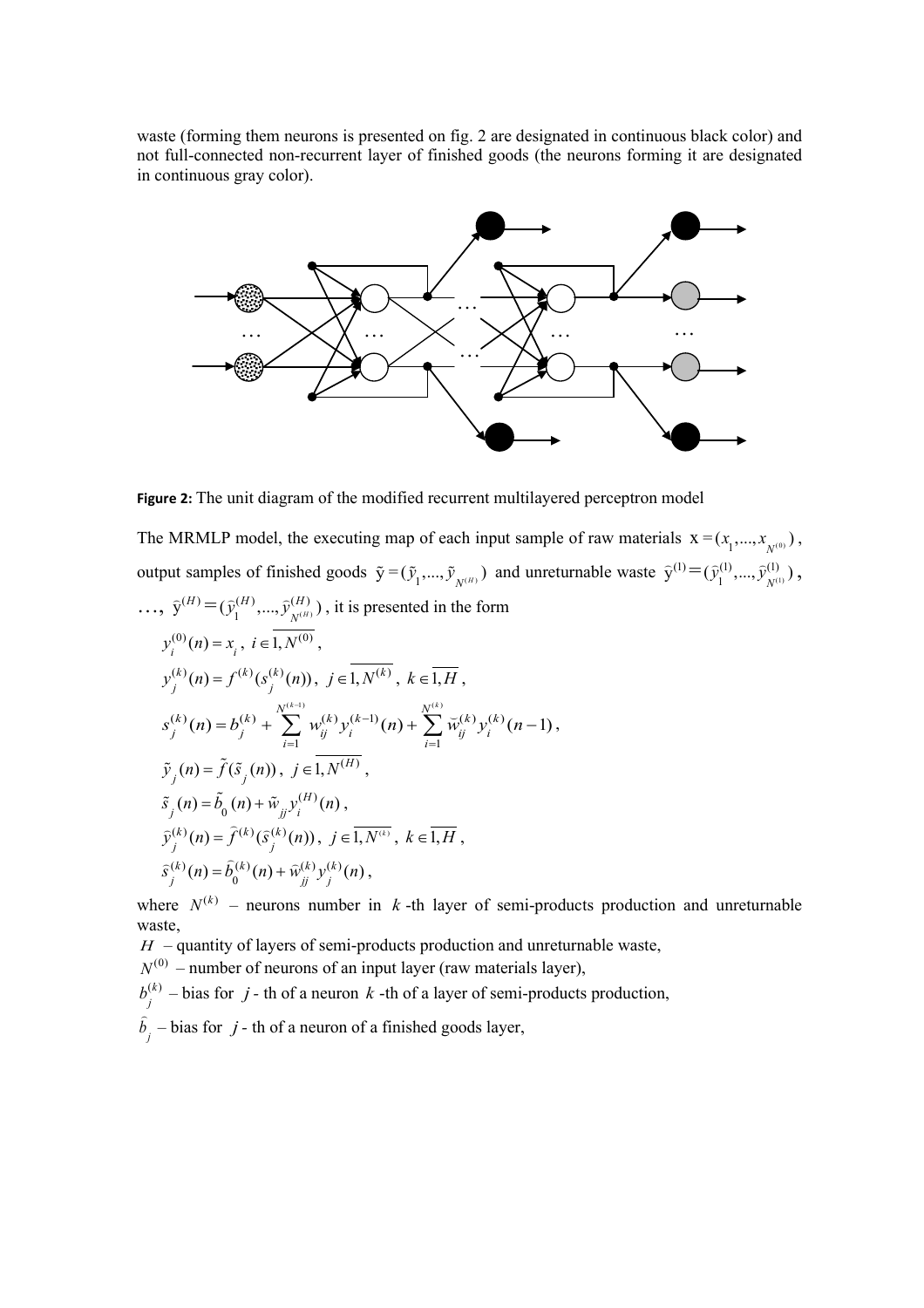$(k)$  $\hat{b}^{(k)}_j$  – bias for *j* -th of a neuron *k* -th of a the unreturnable remains layer,

 $(k)$  $w_{ij}^{(k)}$  – communication weight from *i*-th of a neuron of *k*-th *l*-th layer of semi-products production to *j*-th to a neuron of *k* -th of a layer of semi-products production,

 $(k)$  $\widetilde{w}_{ij}^{(k)}$  – communication weight from *i*-th of a neuron *k* -th of the semi-products production layer to *j* - th neuron of *k -*th *1-*th layer of semi-products production,

 $\tilde{w}_{jj}$  – communication weight from *j*-th neuron *H*-th of a layer of semi-products production to *j* -th neuron of a finished goods layer,

 $(k)$  $\hat{w}_{jj}^{(k)}$  – communication weight from *j*-th of a neuron *k*-th of a layer of semi-products production to *j*-th neuron of *k -*th layer of irretrievable waste,

 $y_j^{(k)}(n)$  – output of *j* -th neuron of *k* -th of a layer of semi-products production in timepoint *n*,

 $\tilde{y}_j(n)$  – output of *j*-th finished goods layer in timepoint *n*,

 $\hat{y}_j^{(k)}(n)$  – output of *j* -th neuron of *k* -th of a irretrievable waste layer in timepoint *n*,

 $f^{(k)}$  – neurons function neuron activation of  $k$  -th of a layer of semi-products production,

 $\tilde{f}$  – neurons function activation of a finished goods layer,

 $\hat{f}^{(k)}$  – neurons function activation of  $k$  -th of a unreturnable waste layer.

## **2.3. Criterion choice for evaluation of neural network model efficiency of data transformations of production audit**

In this work for training of the MRMLP model the function of the purpose which means the choice of such values of a vector of parameters is selected  $N^{(H-1)}N^{(H)}$  (1)  $N^{(H)}N^{(H-1)}$  (1)  $N^{(H)}N^{(H-1)}$  (1)  $N^{(H)}N^{(H)}$  (1)  $N^{(H)}N^{(H)}$  $\mathbf{W} = (\mathbf{W}_{1}^{(1)}, ..., \mathbf{W}_{N^{(H-1)}N^{(H)}}^{(H)}, \vec{\mathbf{W}}_{1}^{(1)}, ..., \vec{\mathbf{W}}_{N^{(H)}N^{(H-1)}}^{(H)}, \mathbf{\widehat{W}}_{1}^{(1)}, ..., \mathbf{\widehat{W}}_{N^{(H)}N^{(H)}}, \mathbf{\widehat{W}}_{11}^{(1)}, ..., \mathbf{\widehat{W}}_{N^{(H)}N^{(H)}}^{(H)})$  $=(w_1^{(1)},...,w_{N^{(H-1)}N^{(H)}}^{(H)},\tilde{w}_{N^{(H)},...,N^{(H)}N^{(H-1)}},\tilde{w}_{N^{(H)},...,N^{(H)}N^{(H)}}^{(1)},\tilde{w}_{N^{(H)},N^{(H)}}^{(H)},\tilde{w}_{N^{(H)},N^{(H)}}^{(H)}),$  which deliver a minimum of a root mean square error (the differences of a sample on model and a test sample)

$$
F=\frac{1}{PN^{(H)}}\sum_{\mu=1}^P\left\|\tilde{\textbf{y}}_{\mu}-\tilde{\textbf{d}}_{\mu}\right\|^2+\frac{1}{HP}\sum_{k=1}^H\frac{1}{N^{(k)}}\sum_{\mu=1}^P\left\|\widehat{\textbf{y}}_{\mu}^{(k)}-\widehat{\textbf{d}}_{\mu}^{(k)}\right\|^2\rightarrow\min_{\textbf{w}}\;,
$$

where  $\tilde{y}_{\mu}$ ,  $\tilde{y}_{\mu}^{(1)}$ , ...,  $\tilde{y}_{\mu}^{(H)} - \mu$  -th output samples on model,  $\tilde{d}_{\mu}$ ,  $\hat{d}_{\mu}^{(1)}$ , ...,  $\hat{d}_{\mu}^{(H)}$  –  $\mu$  -th test output samples,

 $H$  – quantity hidden layers,

*P* – power of a test set.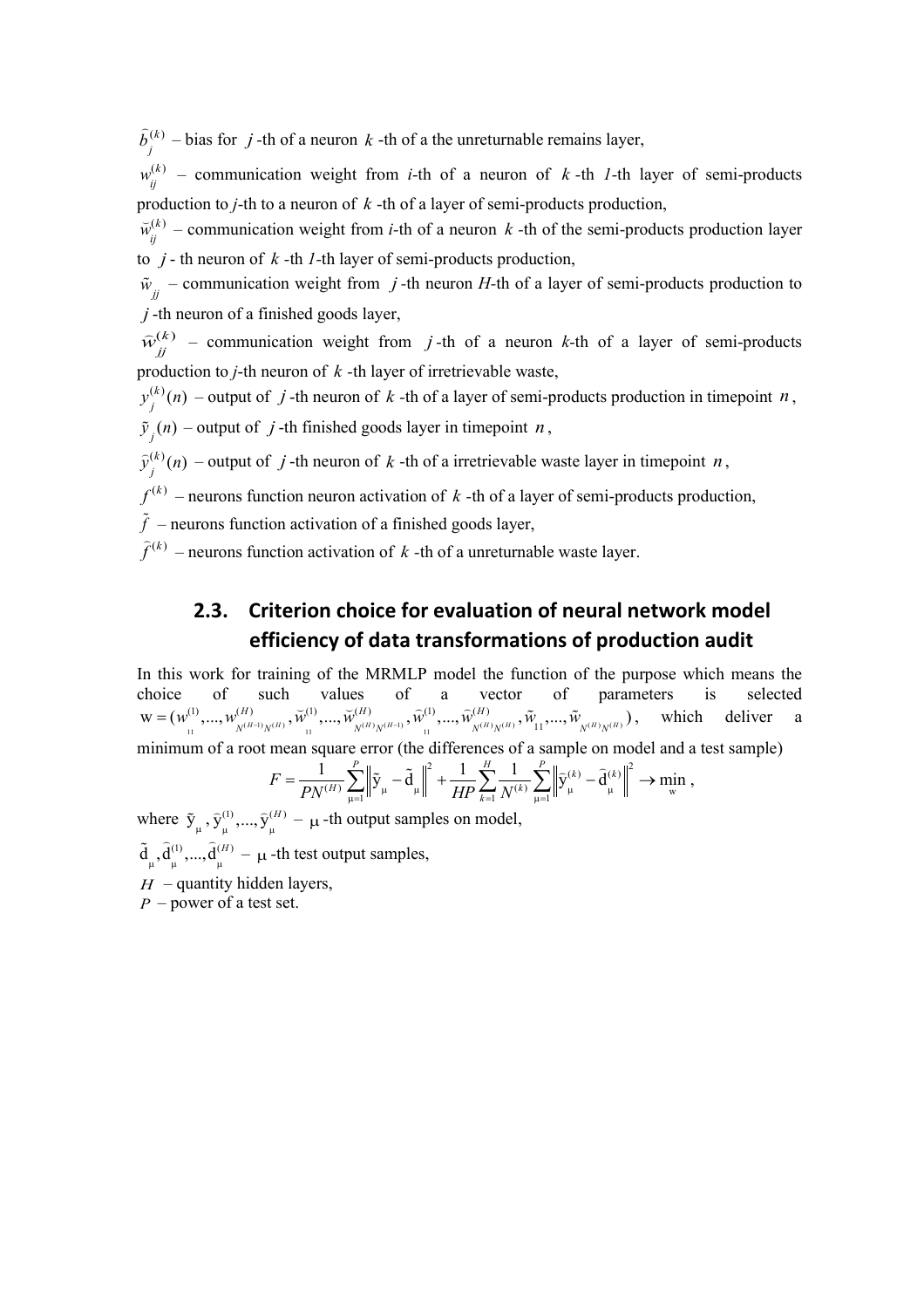# **2.4. Method of parametrical identification of data transformations model of production audit based on the back propagation in time in a sequential mode**

1. Number of iterations of training  $n = 1$ , initialization by means of uniform distribution on an interval (0.1) or [-0.5, 0.5] bias  $b_j^{(k)}(n)$ ,  $\hat{b}_j^{(k)}(n)$ ,  $j \in \overline{1, N^{(k)}}, k \in \overline{1, H}$ ,  $\hat{b}_j(n)$ ,  $j \in \overline{1, N^{(H)}}$ , and  $\text{weights } w_{ij}^{(k)}(n), \quad i \in \overline{1, N^{(k-1)}}, j \in \overline{1, N^{(k)}}, k \in \overline{1, H}, \quad \widetilde{w}_{ij}^{(k)}(n), \quad i \in \overline{1, N^{(k)}}, j \in \overline{1, N^{(k-1)}}, k \in \overline{1, H},$  $\widetilde{W}_{jj}(n)$ ,  $j \in \overline{1, N^{(H)}}$ ,  $\widehat{w}_{jj}^{(k)}(n)$ ,  $j \in \overline{1, N^{(k)}}$ ,  $k \in \overline{1, H}$ .

2. The training set is set  $\{(x_{\mu}, \tilde{d}_{\mu}, \tilde{d}_{\mu}^{(1)}, ..., \tilde{d}_{\mu}^{(H)}) | x_{\mu} \in R^{N^{(0)}}, \tilde{d}_{\mu} \in R^{N^{(H)}}, \tilde{d}_{\mu}^{(k)} \in R^{N^{(k)}}\},$  $\mu \in \overline{I, P}$ , where  $x_{\mu} - \mu$ -th the training input vector raw materials,  $\tilde{d}_{\mu} - \mu$ -th the training output vector of finished goods,  $\hat{d}_{\mu}^{(k)} - \mu$  -th the training output vector of unreturnable waste which are received after each *k* -th of semi-products production layer, *P* – power of a training set. Number of the current train from a training set  $\mu = 1$ .

3. Initial calculation of a signal output for each full-connected recurrent hidden layer

$$
y_i^{(k)}(n-1) = 0, i \in 1, N^{(k)}, k \in 1, H
$$
.

4. Calculation of a signal output for each full-connected recurrent layer of semi-products production considering returnable waste (forward propagation)

$$
y_j^{(0)}(n) = x_{\mu j},
$$
  
\n
$$
y_j^{(k)}(n) = f^{(k)}(s_j^{(k)}(n)), \ j \in \overline{1, N^{(k)}}, \ k \in \overline{1, H},
$$
  
\n
$$
s_j^{(k)}(n) = b_j^{(k)}(n) + \sum_{i=1}^{N^{(k-1)}} w_{ij}^{(k)}(n) y_i^{(k-1)}(n) + \sum_{i=1}^{N^{(k)}} \widetilde{w}_{ij}^{(k)}(n) y_i^{(k)}(n-1).
$$

5. Calculation of a signal output for not full-connected non-recurrent layer of finished goods (forward propagation)

$$
\tilde{y}_j(n) = \tilde{f}(\tilde{s}_j(n)), \ j \in \overline{1, N^{(H)}},
$$
  

$$
\tilde{s}_j(n) = \tilde{b}_j(n) + \tilde{w}_{jj}(n) y_i^{(H)}(n).
$$

6. Calculation of a signal output for each not full-connected non-recurrent layer of unretainable waste (forward propagation)

$$
\hat{y}_{j}^{(k)}(n) = \hat{f}^{(k)}(\hat{s}_{j}^{(k)}(n)), \quad \hat{j} \in \overline{1, N^{(k)}}, \quad k \in \overline{1, H},
$$
\n
$$
\hat{s}_{j}^{(k)}(n) = \hat{b}_{j}^{(k)}(n) + \hat{w}_{jj}^{(k)}(n)y_{j}^{(k)}(n).
$$

7. Calculation of energy of error ANN

$$
E(n) = \frac{1}{2} \sum_{j=1}^{N^{(H)}} \left( \tilde{e}_j(n) \right)^2 + \frac{1}{2} \sum_{k=1}^{H} \sum_{j=1}^{N^{(k)}} \left( \tilde{e}_j^{(k)}(n) \right)^2,
$$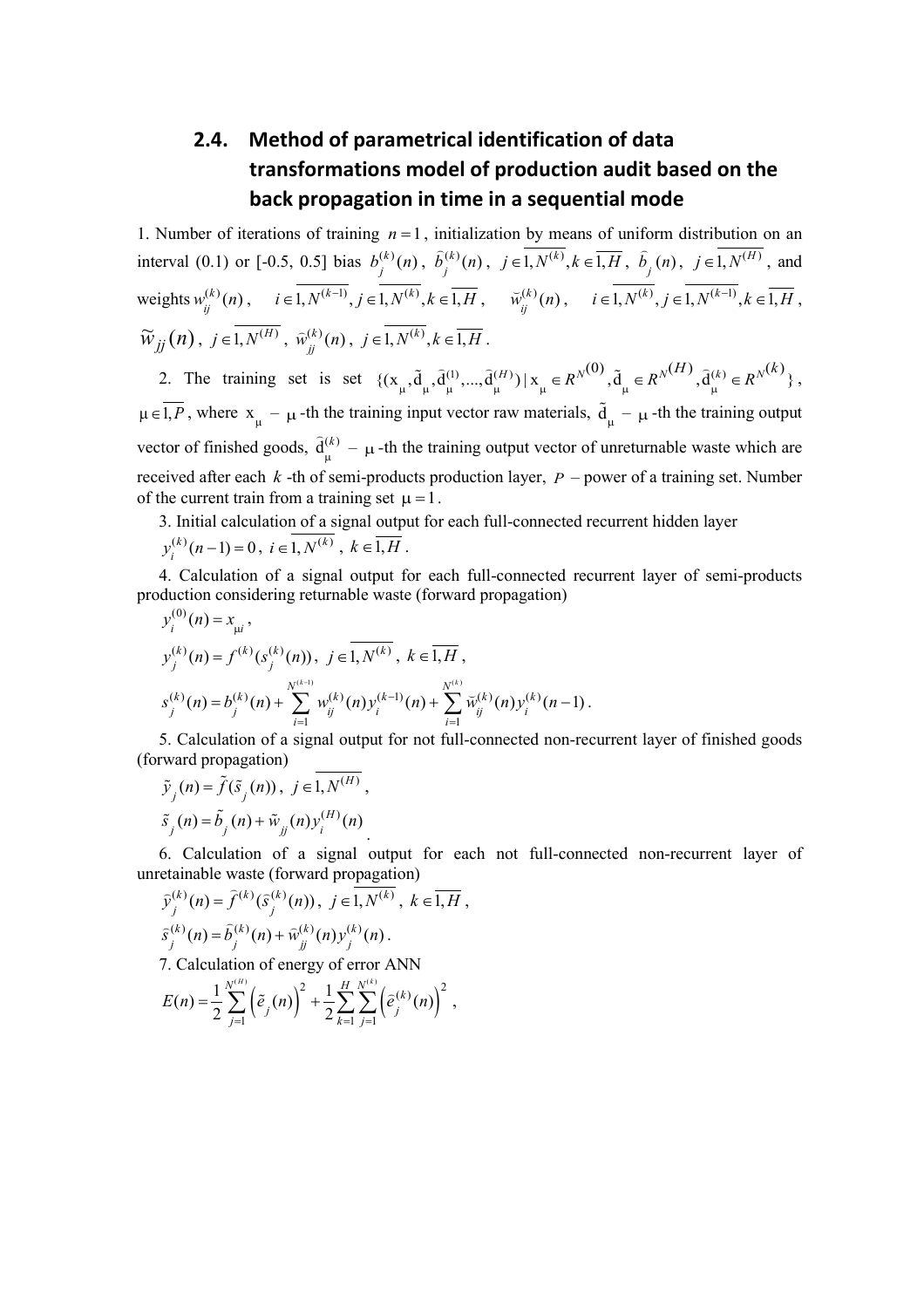$$
\tilde{e}_{j}(n) = \tilde{y}_{j}(n) - \tilde{d}_{\mu j}, \ \tilde{e}_{j}^{(k)}(n) = \tilde{y}_{j}^{(k)}(n) - \tilde{d}_{\mu j}^{(k)}.
$$
\n8. Setup of synoptic weights based on generalized the delta rule (backward propagation)  
\n
$$
b_{j}^{(k)}(n+1) = b_{j}^{(k)}(n) - \eta \frac{\partial E(n)}{\partial b_{j}^{(k)}(n)}, \ j \in \overline{1, N^{(k)}}, \ k \in \overline{1, H},
$$
\n
$$
w_{ij}^{(k)}(n+1) = w_{ij}^{(k)}(n) - \eta \frac{\partial E(n)}{\partial w_{ij}^{(k)}(n)}, \ i \in \overline{1, N^{(k-1)}}, \ j \in \overline{1, N^{(k)}}, \ k \in \overline{1, H},
$$
\n
$$
\tilde{w}_{ij}^{(k)}(n+1) = \tilde{w}_{ij}^{(k)}(n) - \eta \frac{\partial E(n)}{\partial \tilde{w}_{ij}^{(k)}(n)}, \ j \in \overline{1, N^{(k)}}, \ i \in \overline{1, N^{(k-1)}}, \ k \in \overline{1, H},
$$
\n
$$
\tilde{b}_{j}(n+1) = \tilde{b}_{j}(n) - \eta \frac{\partial E(n)}{\partial \tilde{b}_{j}(n)}, \ j \in \overline{1, N^{(H)}},
$$
\n
$$
\tilde{w}_{jj}(n+1) = \tilde{w}_{jj}(n) - \eta \frac{\partial E(n)}{\partial \tilde{w}_{jj}(n)}, \ j \in \overline{1, N^{(H)}},
$$
\n
$$
\tilde{b}_{j}^{(k)}(n+1) = \tilde{b}_{j}^{(k)}(n) - \eta \frac{\partial E(n)}{\partial \tilde{b}_{j}^{(k)}(n)}, \ j \in \overline{1, N^{(k)}}, \ k \in \overline{1, H},
$$
\n
$$
\tilde{w}_{jj}^{(k)}(n+1) = \tilde{w}_{jj}^{(k)}(n) - \eta \frac{\partial E(n)}{\partial \tilde{b}_{j}^{(k)}(n)}, \ j \in \overline{1, N^{(k)}}, \ k \in \overline{1, H},
$$

where η is the parameter determining training speed (at big η training happens quicker, but the danger to receive the incorrect solution increases),  $0 < \eta < 1$ .

$$
\frac{\partial E(n)}{\partial b_j^{(k)}(n)} = g_j^{(k)}(n),
$$
\n
$$
\frac{\partial E(n)}{\partial w_{ij}^{(k)}(n)} = y_i^{(k-1)}(n)g_j^{(k)}(n),
$$
\n
$$
\frac{\partial E(n)}{\partial \widetilde{w}_{ij}^{(k)}(n)} = y_i^{(k)}(n-1)g_j^{(k)}(n),
$$
\n
$$
\frac{\partial E(n)}{\partial \widetilde{b}_j(n)} = \widetilde{g}_j(n),
$$
\n
$$
\frac{\partial E(n)}{\partial \widetilde{w}_{ij}(n)} = y_j^{(H)}(n)\widetilde{g}_j(n),
$$
\n
$$
\frac{\partial E(n)}{\partial \widetilde{b}_j^{(k)}(n)} = \widetilde{g}_j^{(k)}(n),
$$
\n
$$
\frac{\partial E(n)}{\partial \widetilde{w}_{ij}^{(k)}(n)} = y_j^{(k)}(n)\widetilde{g}_j^{(k)}(n),
$$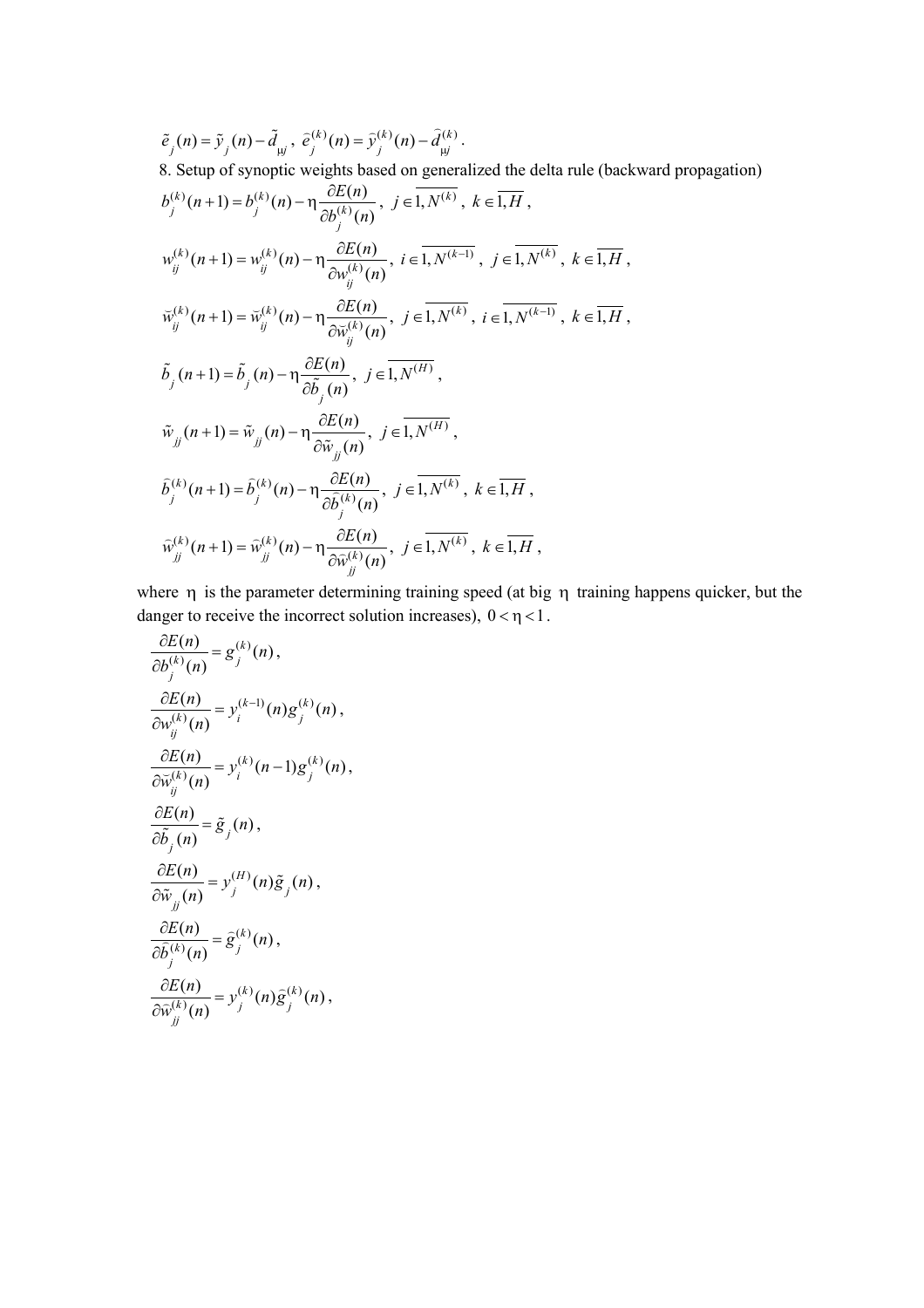$$
g_j^{(k)}(n) = \begin{cases} f'^{(H)}(s_j^{(H)}(n)) \left( \tilde{w}_{jj}(n) \tilde{g}_j(n) + \tilde{w}_{jj}^{(H)}(n) \tilde{g}_j^{(H)}(n) \right), & k = H \\ f'^{(k)}(s_j^{(k)}(n)) \left( \sum_{l=1}^{N^{(k+1)}} w_{jl}^{(k+1)}(n) g_l^{(k+1)}(n) + \tilde{w}_{jj}^{(k)}(n) \tilde{g}_j^{(k)}(n) \right), & k < H' \\ \tilde{g}_j(n) = \tilde{f}'(\tilde{s}_j(n)) \tilde{e}_j(n), & \\ \tilde{g}_i^{(k)}(n) = \hat{f}'^{(k)}(\tilde{s}_j^{(k)}(n)) \hat{e}_j^{(k)}(n) . & \\ 9. \text{ Check of a termination condition} & \text{If } n \text{ mod } P > 0 \text{ then } \mu = \mu + 1, n = n + 1, \text{ go to 4.} \\ & \text{If } n \text{ mod } P = 0 \text{ and } \frac{1}{P} \sum_{s=1}^{P} E(n - P + s) > \varepsilon \text{ then } n = n + 1, \text{ go to 2.} \\ & \text{If } n \text{ mod } P = 0 \text{ and } \frac{1}{P} \sum_{s=1}^{P} E(n - P + s) < \varepsilon \text{ to be completed.} \end{cases}
$$

A high probability of hit in a local extremum belongs to disadvantage of this method that reduces training accuracy, and impossibility of training in batch mode that reduces training speed. In this regard in work the alternative method of training at a basis metaheuristic is offered.

# **2.5. Method of parametrical identification of data transformations model of production audit on a basis metaheuristic**

The offered method of parametrical identification of production audit data transformations model is based on a method of cross entropy and stochastic search of an extremum with training at vectors of normal distribution [30].

Feature of the offered method will be that for speed control of convergence of a method, speed control of change of distribution parameters and for providing that on initial iterations all search space was investigated, and on final iterations the search became directed, at generation of potential solutions number of iterations is considered. Besides, not only Gaussian distribution, but also Cauchy's distribution is used, and their value depends on number of iterations.

The offered method consists of the following stages:

1. Initialization

1.1. Task of the maximum number of iterations *N* , population size *K* , solution lengths *M* (corresponds to length of a vector of the model parameters MRMLP), the maximum quantity of the selected best solutions *B*, parameter for generation of scales parameters vector  $\beta$ ,  $0 < \beta < 1$ .

1.2. Initialization of a location's parameters vector

$$
\gamma^{loc} = (\gamma_1^{loc}, ..., \gamma_M^{loc}), \ \gamma_j^{loc} = x_j^{\min} + \frac{1}{2} (x_j^{\max} - x_j^{\min}).
$$

1.3. Initialization of a location's parameters vector

$$
\gamma^{scale} = (\gamma_1^{scale}, ..., \gamma_M^{scale}), \gamma_j^{scale} = \beta(x_j^{max} - x_j^{min}).
$$

1.4. Define the best solution (best vector of the model parameters MRMLP)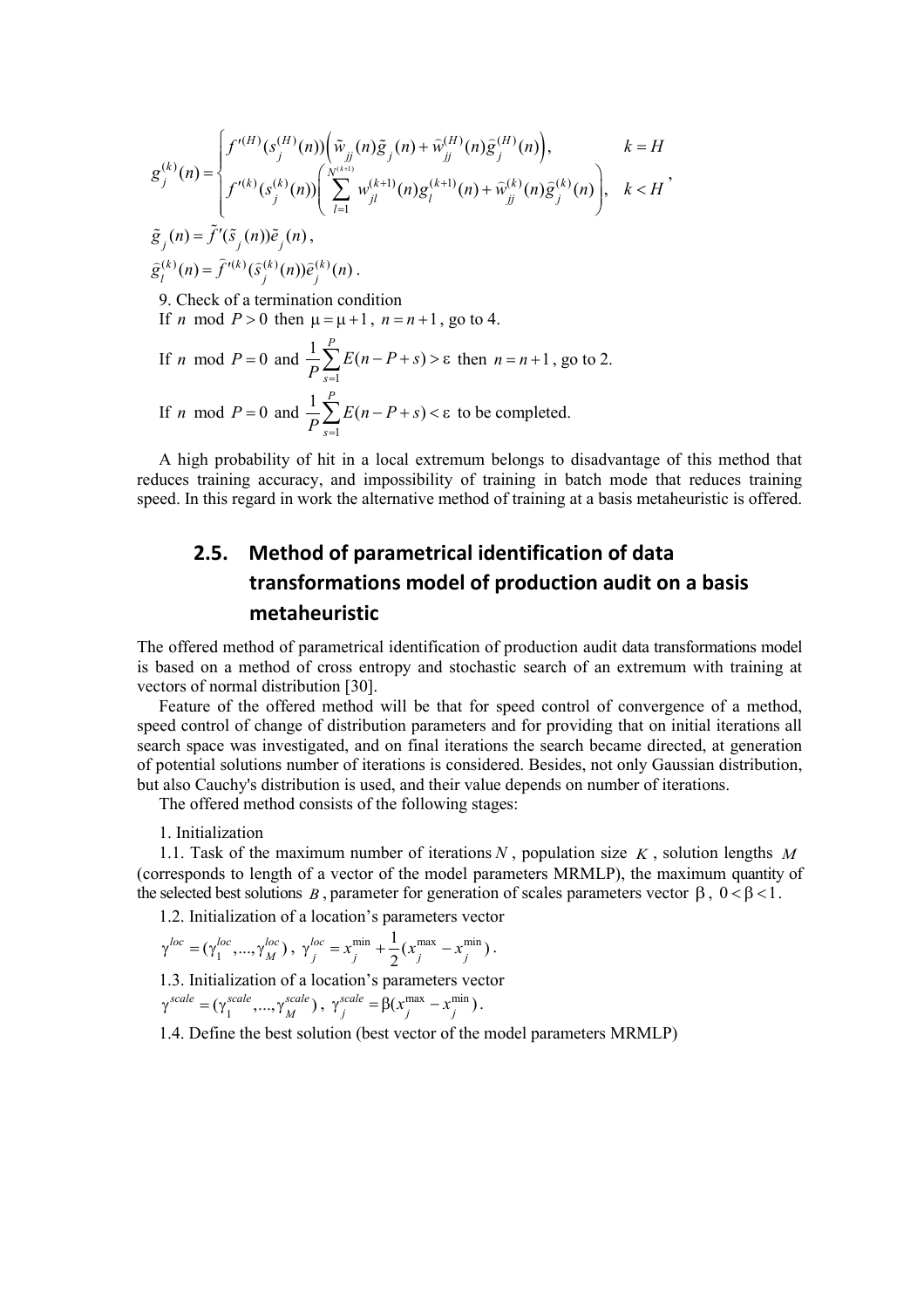$x^* = \gamma^{loc}$ .

2. Iteration number  $n = 1$ .

3. Creation of the current population of potential solutions *P* .

3.1. Solution number  $k = 1$ ,  $P = \emptyset$ .

3.2. Generation of the new potential solution  $x_{k}^{\phantom{\dag}}$  (vector of the model parameters MRMLP)

$$
x_{kj} = \gamma_j^{loc} + \gamma_j^{scale} \left( \left( \frac{N-n}{N} \right) C(0,1) + \left( \frac{n}{N} \right) N(0,1) \right), \ j \in \overline{1,M} \ ,
$$

where  $N(0,1)$  is standard normal distribution,

*C*(0,1) is standard Cauchy distribution.

3.3. If  $k < K$  then  $P = P \cup \{x_k\}$ ,  $k = k + 1$ , transition to a step 3.2.

4. Sort *P* on function of the purpose, i.e.  $F(x_i) < F(x_{i+1})$ .

5. Define the best solution (best vector of the model parameters MRMLP) on the current population

$$
k^* = \arg\min_k F(x_k), \ k \in 1, K.
$$

6. Define the best solution (best vector of the model parameters MRMLP) on all iterations

if  $F(x_{k^*}) < F(x^*)$  then  $x^* = x_{k^*}$  $x^* = x_{k^*}$ .

7. Modification of distribution parameters (on a basis *B* the first, i.e. best, new potential solutions from population *P* ).

7.1. Modification of a vector of parameters of locations

$$
\gamma_j^{loc} = \left(\frac{n}{N}\right)\gamma_j^{loc} + \left(\frac{N-n}{N}\right)\widetilde{\gamma}_j^{loc}, \ \widetilde{\gamma}_j^{loc} = \frac{1}{B}\sum_{k=1}^B x_{kj}, \ j \in \overline{1,M} .
$$

7.2. Modification of a vector of parameters of scales

$$
\gamma_j^{scale} = \left(\frac{N-n}{N}\right) \beta(x_j^{\max} - x_j^{\min}), \ j \in \overline{1,M} .
$$

5. If  $n < N$  then  $n = n + 1$ , go to a step 3. Result is  $x^*$ .

## **2.6. Algorithm for parametric identification of the production audit data transformation model based on metaheuristics**

For the proposed parametric identification method of the model for transforming production audit data based on metaheuristics, an algorithm has been developed that is designed to be implemented on a GPU using the CUDA information parallel processing technology and is shown in Fig. 3. This block diagram functions as follows.

Step 1. Operator input of the maximum number of iterations *N* , population size *K* , solution length *M* , maximum number of selected best solutions *B* , parameter to generate a vector of scale parameters  $\beta$ ,  $0 < \beta < 1$ , minimum and maximum values for the solution  $x_j^{\min}$ ,  $x_j^{\max}$ ,  $j \in \overline{1,M}$ .

Step 2. Initialization of location parameters vector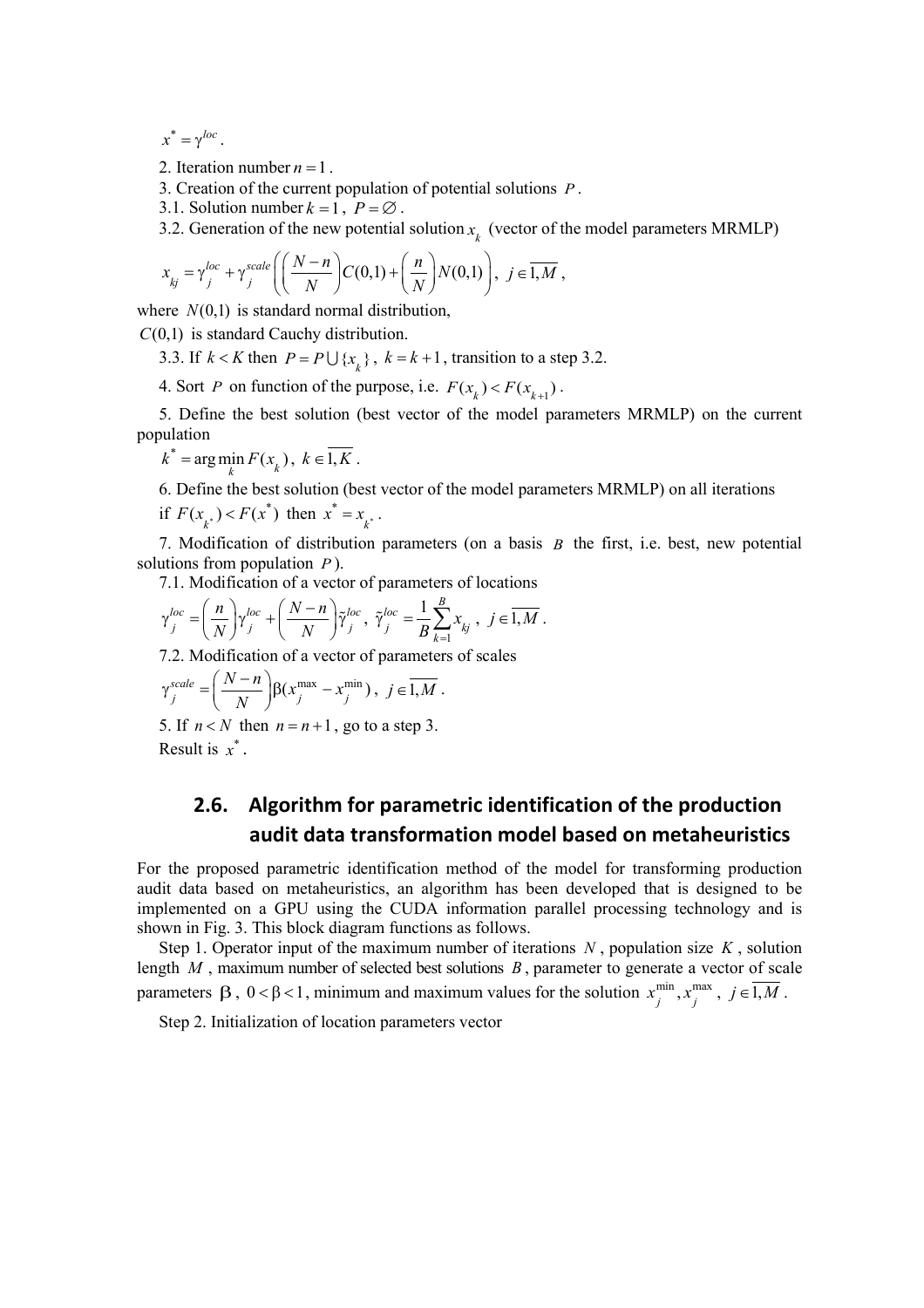

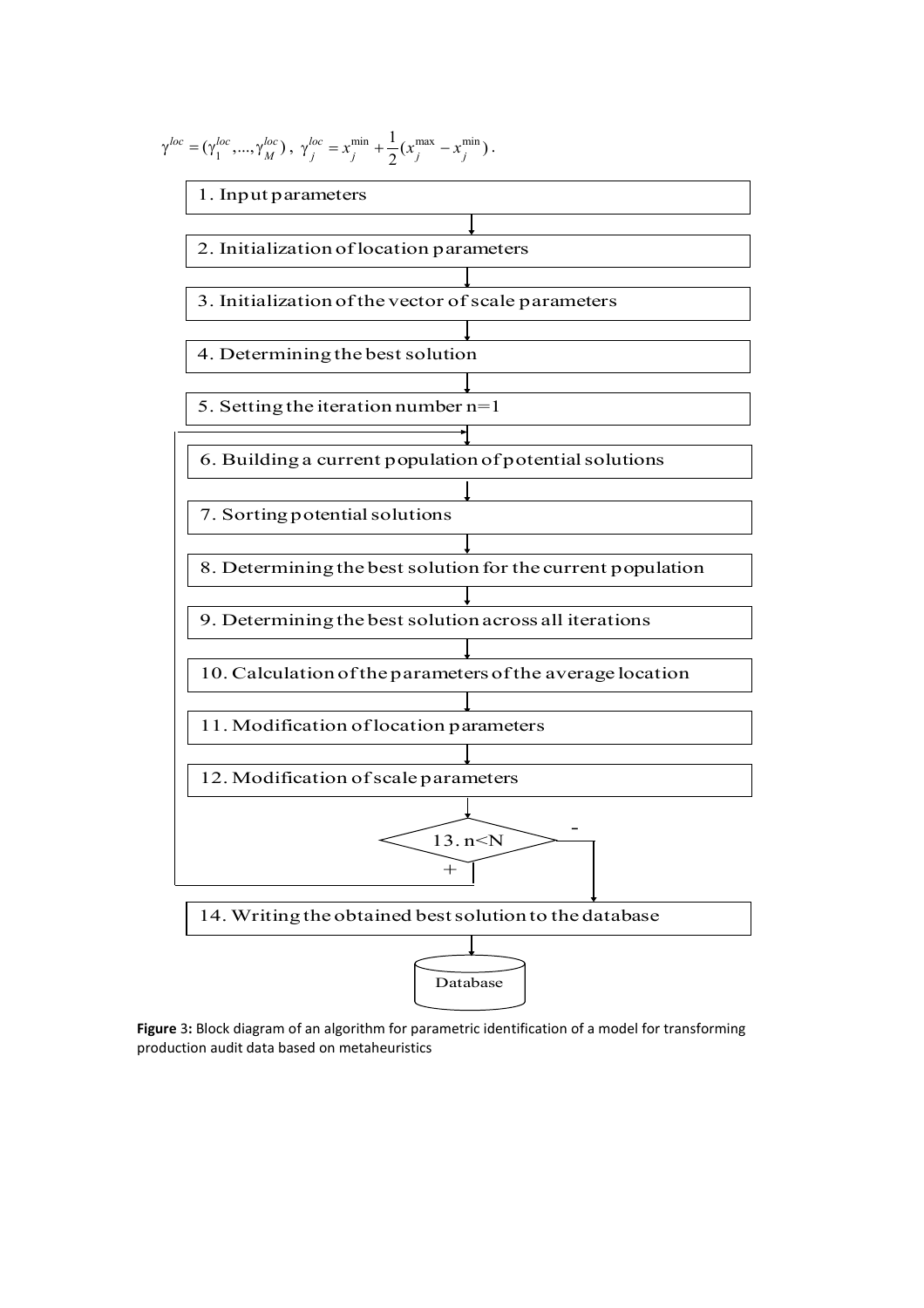Step 3. Initialization of the scale parameters vector

$$
\gamma^{scale} = (\gamma_1^{scale}, ..., \gamma_M^{scale}), \ \gamma_j^{scale} = \beta(x_j^{max} - x_j^{min}).
$$

Step 4. Determination of the best solution (the best vector of parameters of the MRMLP model)

 $x^* = \gamma^{loc}$ .

Step 5. Setting the iteration number  $n = 1$ .

Step 6. Building a current population of potential solutions  $P$ , those. generating each potential  $k$ -th solution using  $K \cdot M$  GPU threads, which are grouped into K blocks. Each thread computes

$$
x_{kj} = \gamma_j^{loc} + \gamma_j^{scale} \left( \left( \frac{N-n}{N} \right) C(0,1) + \left( \frac{n}{N} \right) N(0,1) \right).
$$

Step 7. Sorting potential solutions by goal function, i.e.  $F(x_k) < F(x_{k+1})$ , based on parallel odd-even sort, using *K* GPU threads, which are grouped into 1 block.

Step 8. Determination based on parallel reduction of the best solution for the current population using *K* GPU threads, which are grouped into 1 block. Each thread computes a target function  $F(x)$ 

$$
k^* = \arg\min_{k \in \overline{1,K}} F(x_k).
$$

Step 9. Determining the best solution across all iterations

if 
$$
F(x_{k^*}) < F(x^*)
$$
, then  $x^* = x_{k^*}$ .

Step 10. Calculation of each *j*-th parameter of the average location  $\tilde{\gamma}^{loc}_j$  based on parallel reduction using *MB* GPU threads, which are grouped into *M* blocks.

Step 11. Modification of each *j* -th location parameter using *M* GPU threads, which are grouped into 1 block. Each thread computes

$$
\gamma_j^{loc} = \left(\frac{n}{N}\right) \gamma_j^{loc} + \left(\frac{N-n}{N}\right) \tilde{\gamma}_j^{loc}.
$$

Step 12. Modification of each *j* -th scale parameter, using *M* GPU threads, which are grouped into 1 block. Each thread computes

$$
\gamma_j^{scale} = \left(\frac{N-n}{N}\right) \beta(x_j^{\max} - x_j^{\min}).
$$

Step 13. Termination condition.

If  $n < N$ , then  $n = n + 1$  and go to step 6.

Step 14. Recording the best solutions for all iterations in the database.

#### **3. Numerical research**

The numerical research of the offered method of parametrical identification was conducted with use of technology of parallel processing of information of CUDA in a MATLAB package, at the same time the amount of threads in the unit corresponded to the population size, sorting of population was carried out on the basis of an algorithm of pair and unpaired sorting, search of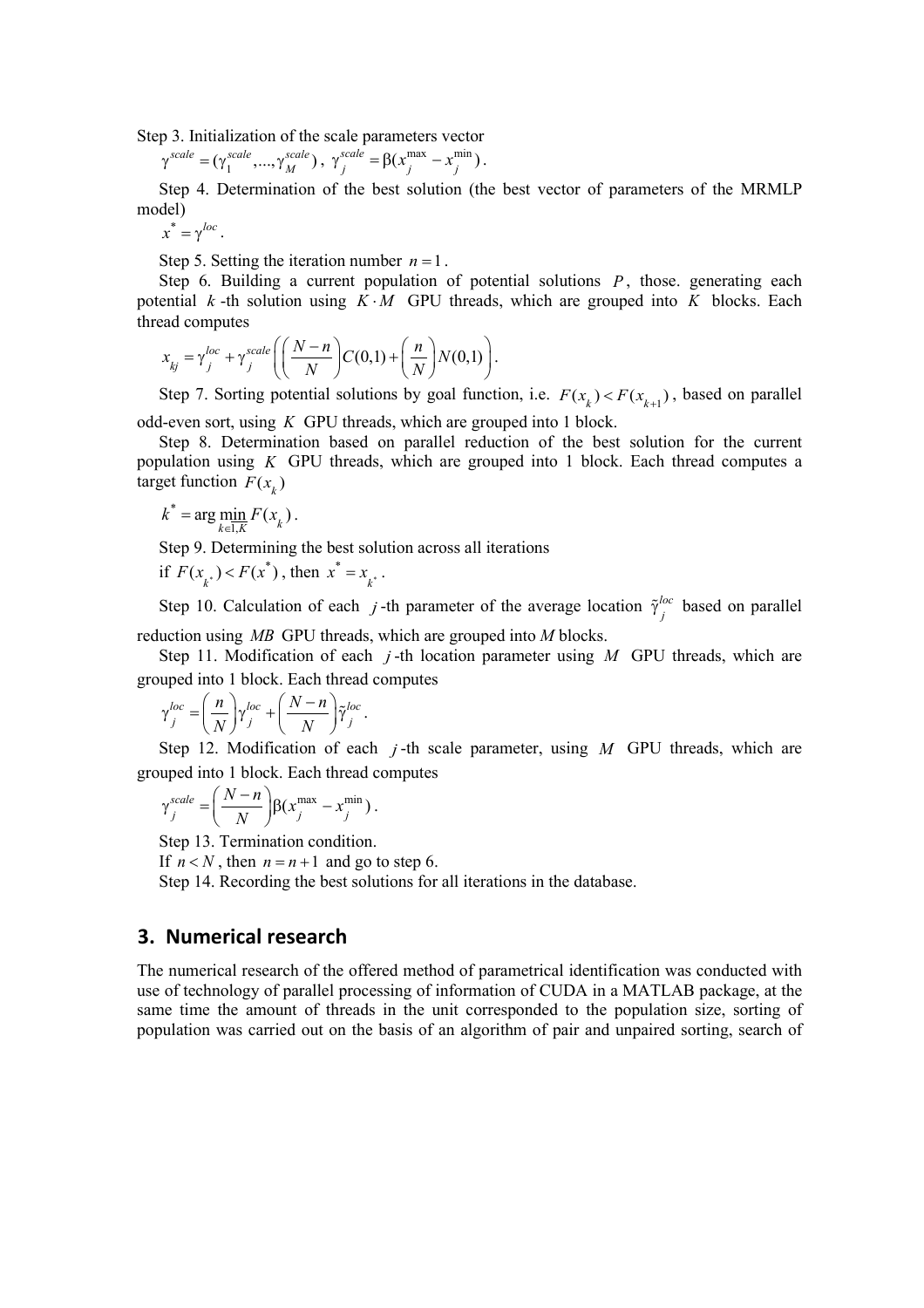the best solution on the current population  $x_{k^*}$  finding of an average vector of a location  $\tilde{\gamma}^{loc}$  it was executed on the basis of an algorithm of a parallel reduction.

In this work population size  $K = 3M$ , maximum number of iterations  $N = 100$ , parameter for generation of a vector of parameters of scales β =0.1, the maximum quantity of the selected best solutions  $B = 0.1$ K.

The results of the qualitative characteristics of the parametric identification methods of the proposed MRMLP neural network model, comparison in Table 1, where *Q* is the number of parameters for the MRMLP neural network, *P* is the power of the training set.

#### **Table 1**

Comparison of the qualitative characteristics of parametric identification methods of the proposed neural network model MRMLP

| Parametric identification methods                                     | coefficient of<br>determination | computational<br>complexity        |
|-----------------------------------------------------------------------|---------------------------------|------------------------------------|
| method<br>Backpropagation<br>$\mathsf{I}$<br>sequential learning mode | 0.80                            | $\sim$ NPO<br>(forward / backward) |
| Metaheuristic<br>Proposed<br>Method<br>Using GPU                      | 0.95                            | $\sim$ NK                          |

### **4. Discussion**

Backpropagation method in sequential mode:

- cannot be used in batch training mode, i.e. it is impossible to parallelize computations on a GPU, which reduces the speed of finding a solution (Table 1);

- high probability of hitting a local extremum, which reduces the accuracy of finding a solution (Table 1).

The proposed metaheuristic method eliminates the indicated disadvantages.

### **5. Conclusion**

The article discusses the problem of reducing the risk of incorrect display of data sets in the audit DSS based on the method of neural network modeling of transformations of production audit data with recyclable waste and intermediates due to a modified recurrent multilayer perceptron (MRMLP). Reached further development a method of parametrical identification of the MRMLP model which considers number of iterations of training and combines Gaussian distributions and Cauchy that increases the forecast accuracy as on initial iterations all search space is investigated, and on final iterations the search becomes directed. The software implementing the offered methods in MATLAB package was developed and investigated on of the release of raw materials into production and the posting of finished products of a manufacturing enterprise with a two-year depth of sampling with daily time intervals. The made experiments confirmed operability of the developed software and allow to recommend it for use in practice in a subsystem of the automated analysis of DSS of audit for check of maps of sets of data of the raw materials release into production and the products output. Prospects of further research are in checking the offered methods on broader set of test databases.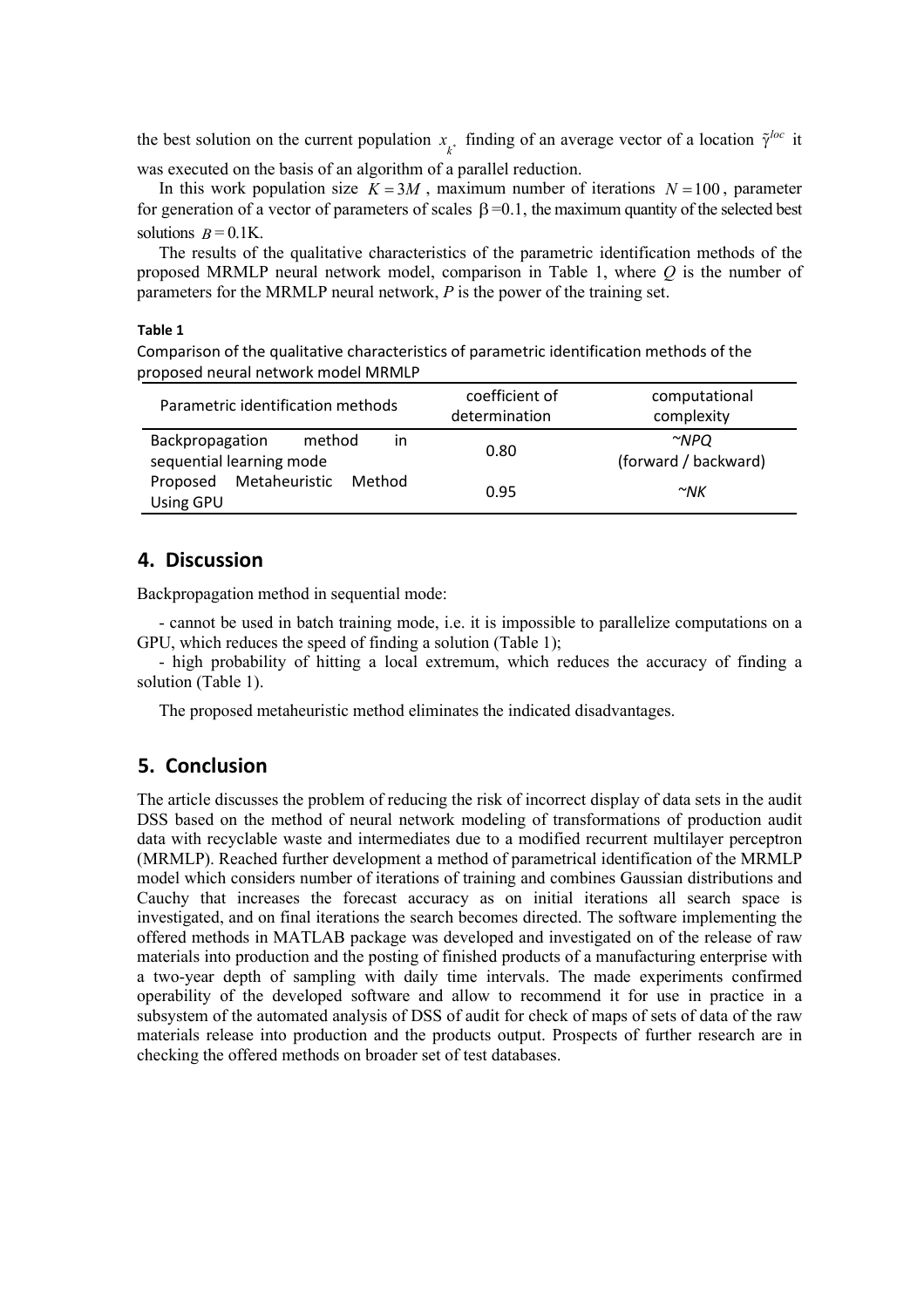### **References**

- [1] The World Bank, World Development Report 2016, Digital Dividends, 2016. URL: https://www.worldbank.org/en/publication/wdr2016
- [2] A.V.Barmak, Y.V.Krak, E.A.Manziuk, V.S.Kasianiuk, Information technology separating hyperplanes synthesis for linear classifiers. Journal of Automation and Information Sciences, vol. 51(5), 2019, pp. 54-64. doi:10.1615/JAutomatInfScien.v51.i5.50
- [3] T.V.Prokopenko, O.Grigor, Development of the comprehensive method to manage risks in projects related to information technologies, Eastern-European Journal of Enterprise Technologies vol. 2, 2018, pp. 37-43. doi:10.15587/1729-4061.2018.128140
- [4] M.Schultz, M.Tropmann-Frick, Autoencoder Neural Networks versus External Auditors, Detecting Unusual Journal Entries in Financial Statement Audits, Proceedings of the 53rd Hawaii International Conference on System Sciences (HICSS-2020), Maui, Hawaii, USA, 2021, pp. 5421-5430. doi:10.24251/hicss.2020.666
- [5] J.Nonnenmacher, F.Kruse, G.Schumann, G.Marx, Using Autoencoders for Data-Driven Analysis in Internal Auditing. In Proceedings of the 54th Hawaii International Conference on System Sciences, Maui, Hawaii, USA, 2021, pp. 5748-5757. doi:10.24251/hicss.2021.697
- [6] Y.Bodyanskiy, O.Boiko, Y.Zaychenko, G.Hamidov, A.Zelikman, The Hybrid GMDH-Neo-fuzzy Neural Network in Forecasting Problems in Financial Sphere, Proceedings of 2nd International Conference on System Analysis & Intelligent Computing (SAIC), Kyiv, Ukraine, IEEE, 2020, pp. 1-6, doi:10.1109/SAIC51296.2020.9239152
- [7] A.Sonika, M.Pratap; A.Chauhan, New technique for detecting fraudulent transactions using hybrid network consisting of full-counter propagation network and probabilistic network, 2016 International Conference on Computing, Communication and Automation (ICCCA), 29-30 April 2016, Greater Noida, India, IEEE. 2016, pp. 29-30. doi:10.1109/CCAA.2016.7813713
- [8] T.Neskorodіeva, E.Fedorov, I.Izonin, Forecast Method for Audit Data Analysis by Modified Liquid State Machine, Proceedings of the 1st International Workshop on Intelligent Information Technologies & Systems of Information Security (IntelITSIS 2020), Khmelnytskyi, Ukraine, 10-12 June, 2020, CEUR-WS, vol. 2623, 2020, pp. 25-35. URL: http://ceur-ws.org/Vol-2623/paper3.pdf
- [9] T.Neskorodіeva, E.Fedorov, Method for Automatic Analysis of Compliance of Expenses Data and the Enterprise Income by Neural Network Model of Forecast, Proceedings of the 2nd International Workshop on Modern Machine Learning Technologies and Data Science (MoMLeT&DS-2020), Lviv-Shatsk, Ukraine, 2-3 June, 2020: proceedings, CEUR-WS, Volume I: Main Conference, vol. 2631, 2020, pp. 145-158. URL: http://ceurws.org/Vol-2631/paper11.pdf
- [10] I.Sutskever, J.Martens, G.E.Hinton, Generating text with recurrent neural networks, in Proceedings of the 28th International Conference on Machine Learning (ICML-11), 2011, pp.1017–1024
- [11] T.Mikolov, M.Karafi´, L.Burget, J.Cernock'y, S.Khudanpur, Recurrent neural networkbased language model, in Interspeech, vol. 2, 2010, p. 3
- [12] M.Sundermeyer, et al., Translation modeling with bidirectional recurrent neural networks, Proceedings of the Conference on Empirical Methods on Natural Language Processing, October, 2014